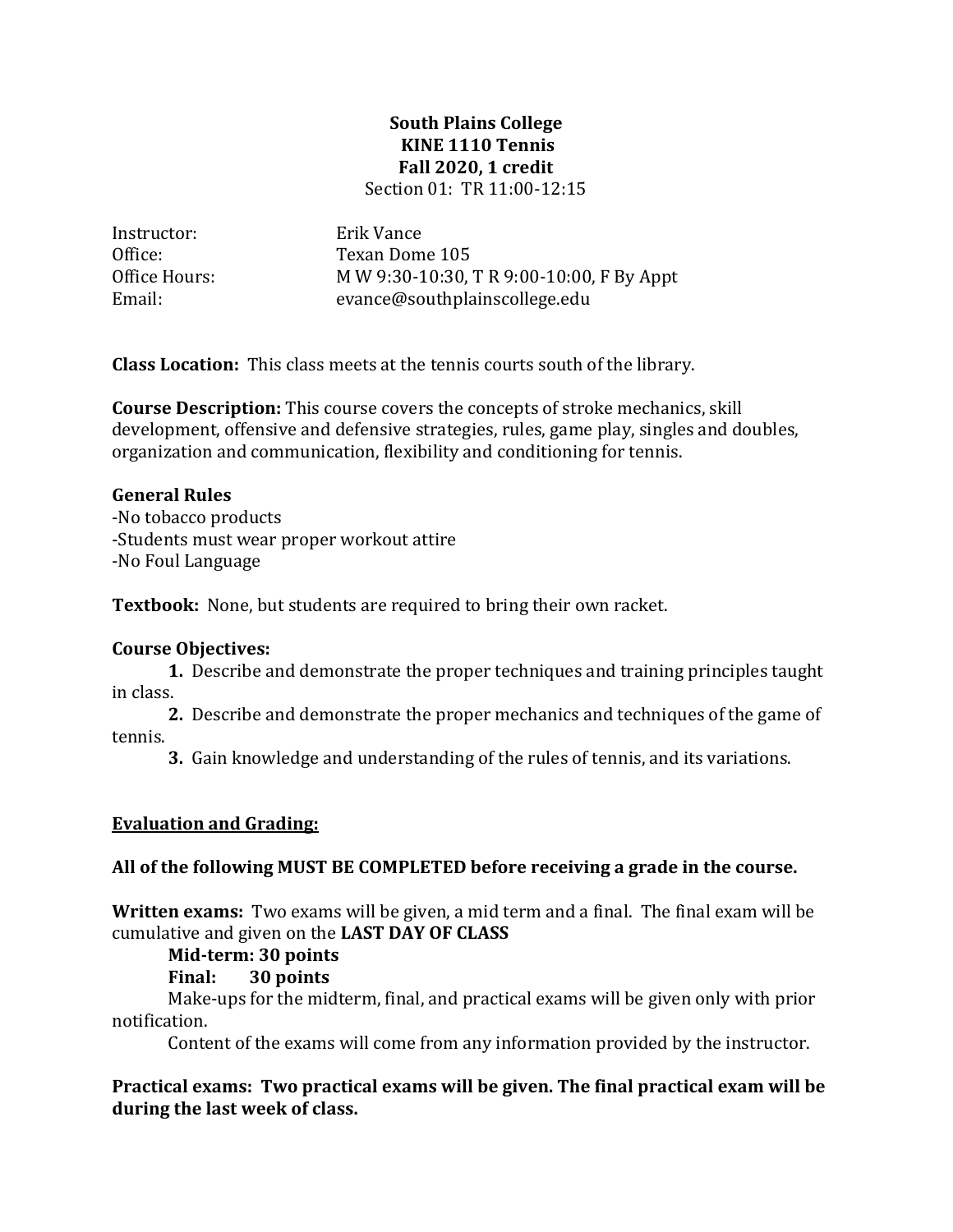# **Mid-term practical: 20 points Final practical: 20 points**

Content for the practical portion will include demonstration of skills learned in the class.

## **Participation: Two points will be given for each day you attend and participate in a skills learning or lecture session.**

# **Attendance Policy:**

1. After **three** absences, there will be a one-letter grade penalty subtracted from the final grade in the course.

- 2. After **five** absences, the student will be dropped from the class with an "X".
- 3. If **5th** absence occurs after the drop date, you will receive and **"F"** for the course.
- 4. You must be on time to class!
- 5. Three "**tardies" = ONE** absence.

# **COVID 19 Attendance Addendum**

Considerations will be given to absences due to COVID 19 exposure or contraction. Communication with the instructor is key.

# **Grading Scale:**

# **A=90-100 B=80-89.9 C=70-79.9 D=60-69.9 F=00-59.9**

Grade progress report will be at mid-term and/or at the student's request.

# **Additional Information**

Never leave anything of value in the dressing rooms of the Complex. Thank you for not whining!!! As with anything in life, you get out of it what YOU put into it. We have high expectations for you. Set your goals and then stay focused and get to work.

# **COVID 19 Addendum**

Due to uncertainty of the COVID 19 pandemic, there is the possibility that the format of this class will have to change significantly at any point. The instructor will strive to ensure a quality learning experience no matter what the situation, but the course format or content could change. If that is the case, all students will be given ample notice of the changes, and plenty of time to complete the alternative evaluations and assignments.

# **Disability Statement**

Students with disabilities, including but not limited to physical, psychiatric, or learning disabilities, who wish to request accommodations in this class should notify the Disability Services Office early in the semester so that the appropriate arrangements may be made. In accordance with federal law, a student requesting accommodations must provide acceptable documentation of his/her disability to the Disability Services Office. For more